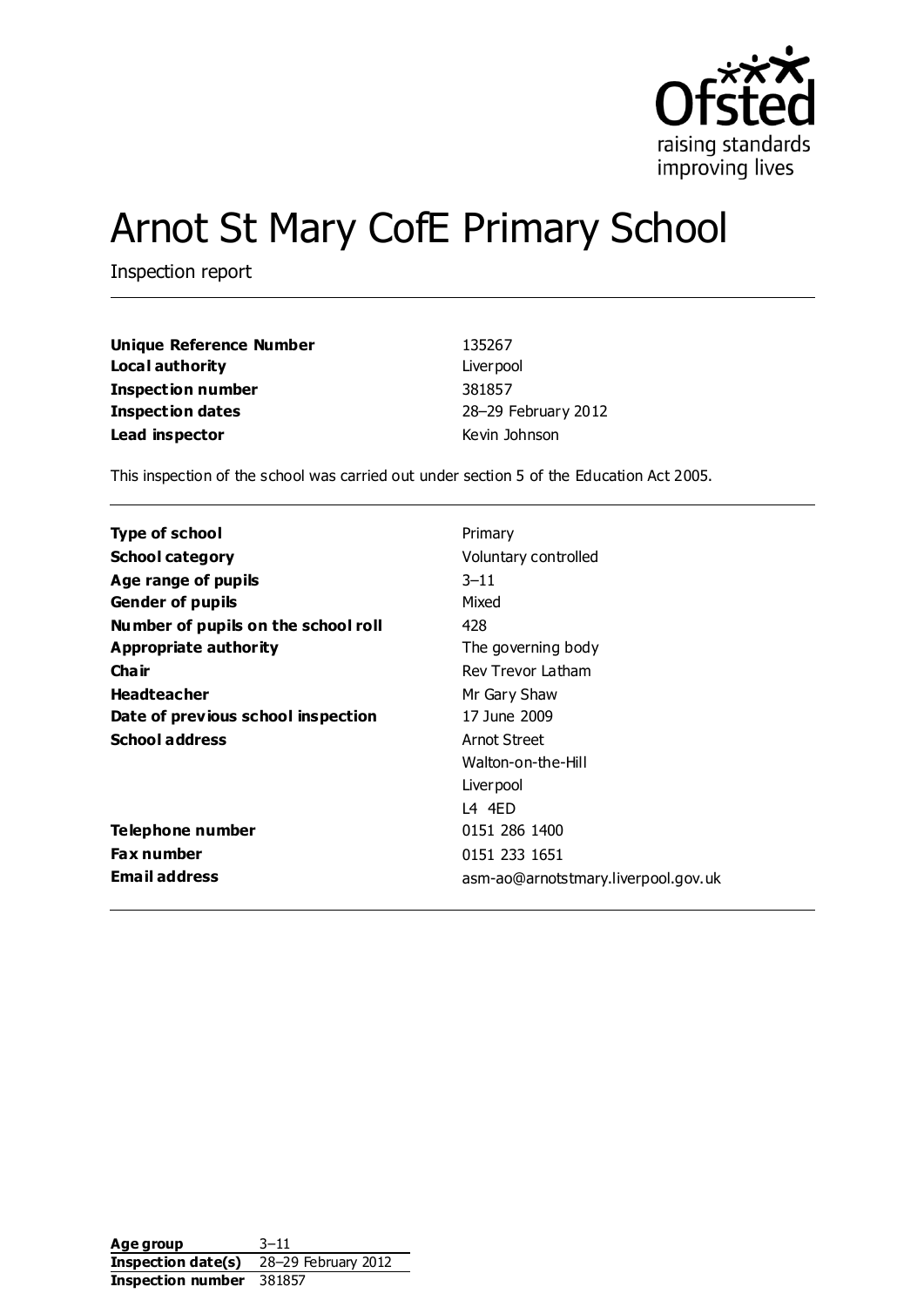

You can use Parent View to give Ofsted your opinion on your child's school. Ofsted will use the information parents and carers provide when deciding which schools to inspect and when.

You can also use Parent View to find out what other parents and carers think about schools in England. You can visit [www.parentview.ofsted.gov.uk,](file:///C:/Users/rcowley/AppData/Local/rcowley/AppData/Local/Temp/AppData/Local/Microsoft/Windows/Temporary%20Internet%20Files/Low/Content.IE5/AppData/Local/Microsoft/Windows/Temporary%20Internet%20Files/Low/Content.IE5/KZPJEWBO/www.parentview.ofsted.gov.uk) or look for the link on the main Ofsted website: [www.ofsted.gov.uk](file:///C:/Users/rcowley/AppData/Local/rcowley/AppData/Local/Temp/AppData/Local/Microsoft/Windows/Temporary%20Internet%20Files/Low/Content.IE5/AppData/Local/Microsoft/Windows/Temporary%20Internet%20Files/Low/Content.IE5/KZPJEWBO/www.ofsted.gov.uk)

The Office for Standards in Education, Children's Services and Skills (Ofsted) regulates and inspects to achieve excellence in the care of children and young people, and in education and skills for learners of all ages. It regulates and inspects childcare and children's social care, and inspects the Children and Family Court Advisory Support Service (Cafcass), schools, colleges, initial teacher training, work-based learning and skills training, adult and community learning, and education and training in prisons and other secure establishments. It assesses council children's services, and inspects services for looked after children, safeguarding and child protection.

Further copies of this report are obtainable from the school. Under the Education Act 2005, the school must provide a copy of this report free of charge to certain categories of people. A charge not exceeding the full cost of reproduction may be made for any other copies supplied.

If you would like a copy of this document in a different format, such as large print or Braille, please telephone 0300 123 4234, or email [enquiries@ofsted.gov.uk](mailto:enquiries@ofsted.gov.uk)

You may copy all or parts of this document for non-commercial purposes, as long as you give details of the source and date of publication and do not alter the information in any way.

To receive regular email alerts about new publications, including survey reports and school inspection reports, please visit our website and go to 'Subscribe'.

Piccadilly Gate Store Street Manchester M1 2WD

T: 0300 123 4234 Textphone: 0161 618 8524 [enquiries@ofsted.gov.uk](mailto:enquiries@ofsted.gov.uk) [www.ofsted.gov.uk](http://www.ofsted.gov.uk/)



© Crown copyright 2012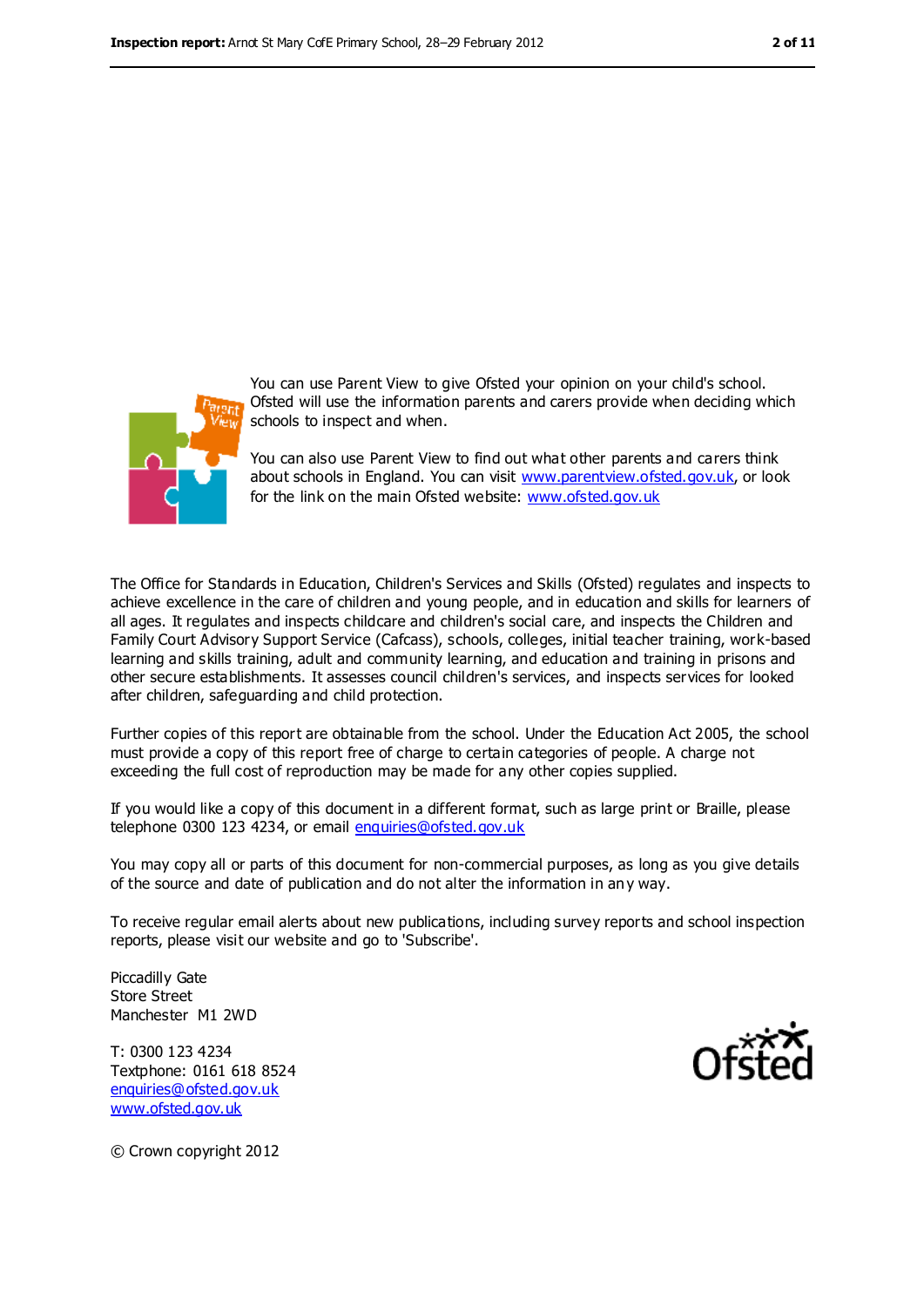# **Introduction**

Inspection team

| Kevin Johnson   | Additional inspector |
|-----------------|----------------------|
| Heather Simpson | Additional inspector |
| Elaine Hibbert  | Additional inspector |

This inspection was carried out with two days' notice. Inspectors observed 25 lessons or parts of lessons taught by 19 teachers, talked to pupils and reviewed some of their work. Meetings were held with staff and members of the governing body and there were discussions with parents and carers. Also taken into account were 78 questionnaires returned by parents and carers as well as those completed by pupils and members of staff. There were no comments received via the on-line questionnaire (Parent View) to aid in planning the inspection. Inspectors looked at a wide range of documentation which included that relating to safeguarding, the curriculum, the school's self-evaluation, minutes of governing body meetings, national assessment data and the school's assessments.

# **Information about the school**

Most pupils in this larger than average sized primary school are White British. A very small but increasing minority speak English as an additional language. The proportion of disabled pupils and those who have special educational needs is well above average. Almost half of the pupils are known to be eligible for free school meals. The work of the school has been recognised through the Basic Skills Award and its achievement of Healthy School status. The school is a centre of excellence for the teaching of Spanish from Nursery to Year 6 and in 2009 became National School of the Year for Spanish. The school exceeds the current floor standard, whereby the government sets the minimum expectations for attainment and progress.

A breakfast club is provided on site by the school.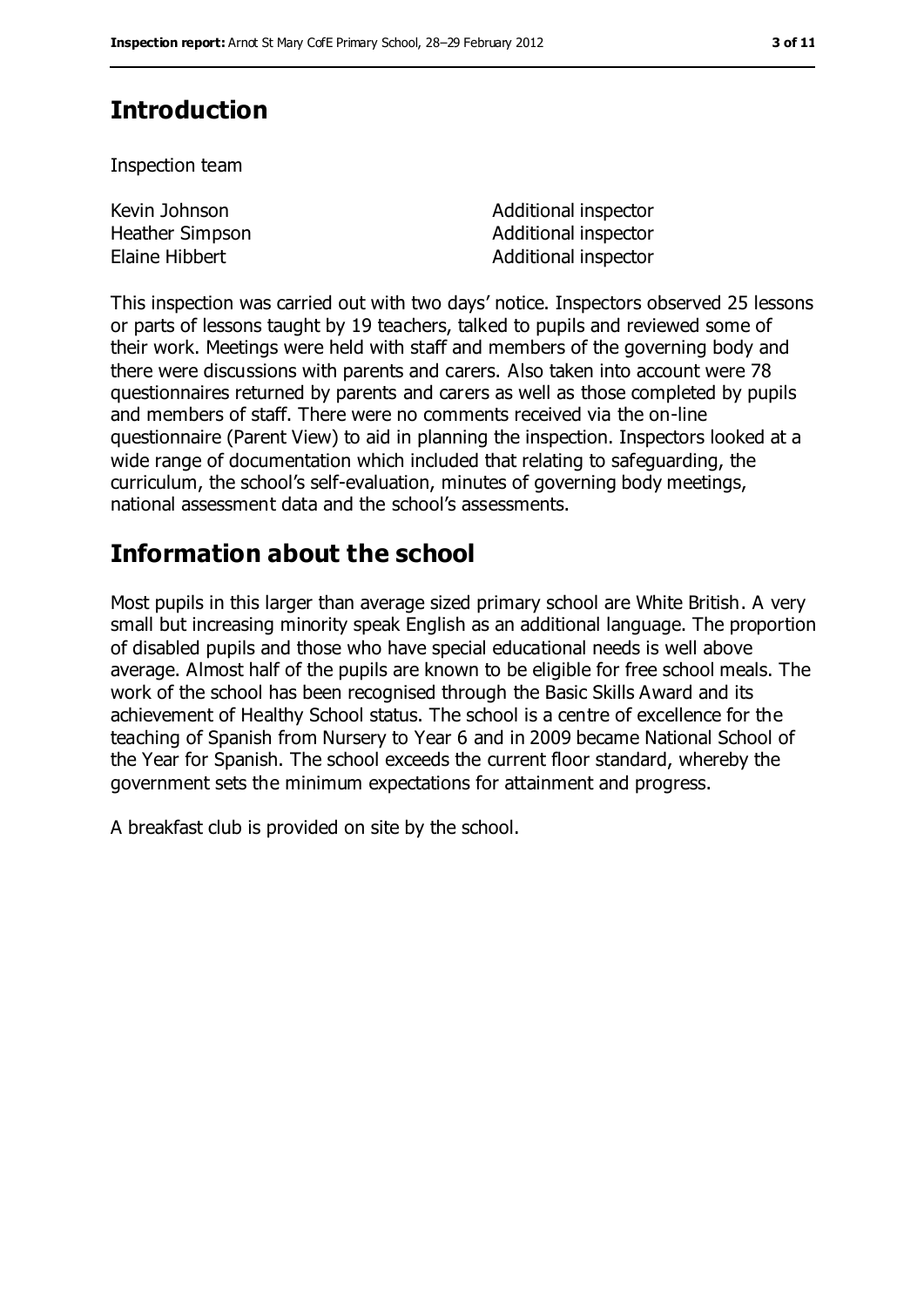**Inspection grades: 1 is outstanding, 2 is good, 3 is satisfactory and 4 is inadequate** Please turn to the glossary for a description of the grades and inspection terms

## **Inspection judgements**

| <b>Overall Effectiveness</b> |
|------------------------------|
|------------------------------|

| <b>Achievement of pupils</b>          |  |
|---------------------------------------|--|
| <b>Quality of teaching</b>            |  |
| <b>Behaviour and safety of pupils</b> |  |
| <b>Leadership and management</b>      |  |

### **Key Findings**

- This is a good school which, because of effective leadership, has improved well since the previous inspection. The curriculum is developing well and effectively promotes pupils' spiritual, moral, social and cultural development. An outstanding feature is the school's provision for Spanish. The school is not judged outstanding overall because teaching, although good, could be improved further and pupils' attendance is below the national average.
- Children get off to a good start in the Early Years Foundation Stage from starting points which are well below those typical for their age. Their good progress continues throughout the school. Attainment in English and mathematics has risen steadily and is broadly average at the end of Year 6. This represents good achievement from pupils' earlier starting points.
- Teaching is good overall. A small proportion is outstanding. At best, lessons are taught with good pace and lots of challenges for pupils, which engage them well in learning and developing their skills. However, pupils are not given enough opportunities to take charge of their own learning and to work independently and more-able pupils are not always challenged sufficiently.
- Pupils behave well. They work hard in lessons where their attentiveness is often exemplary, and get on well with one another in the playground. They are confident that help from adults is always there when needed and know how to keep themselves safe outside of school. Most pupils are punctual. Attendance is improving but remains below the national average and the school's own challenging target.
- Leaders and managers have successfully steered the school from satisfactory to good. Their shared vision for the school, and strong commitment from all staff members to improvement, are driving forces. All contribute to the school's accurate evaluation of its work and to the setting of clear priorities for development. Teaching is well led and securely managed. The school amply demonstrates good capacity to improve further.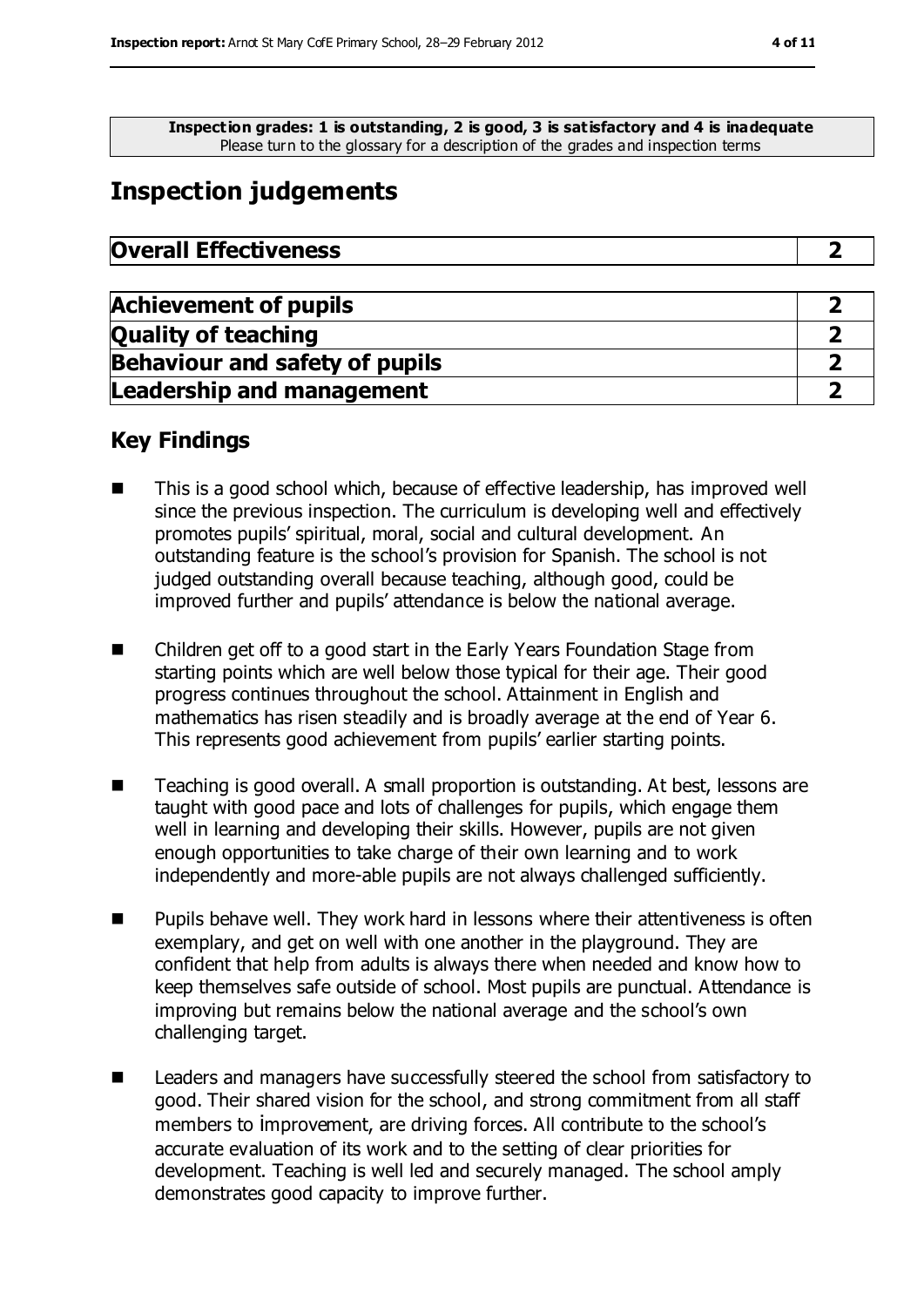### **What does the school need to do to improve further?**

- $\blacksquare$  Increase the proportion of outstanding teaching and thereby improve the overall quality further by:
	- providing pupils with more opportunities to learn independently
	- ensuring that more able pupils throughout the school are always sufficiently challenged by their work.
- **IMPROVE EXTEDED** Improve attendance so that it matches at least the national average.

### **Main Report**

#### **Achievement of pupils**

Most children join the Nursery with skills that are well below those expected for their age. This is particularly so in their development of social skills and in language and numeracy. Although language skills, especially writing, are still generally below expectations on entering Year 1, the picture is improving, largely because the teaching of phonics (letters and the sounds that they make) has a good impact. Children make good progress in Nursery and Reception. Personal development is given high priority and this quickly lays the foundation for good learning. By the end of Reception most children work securely at levels approaching those typical for children of their age in most of the things they do.

In Years 1 to 6 pupils learn well. They make good progress and achieve well over their time in the school. This is consistent with the views expressed by parents and carers. Pupils enjoy lessons and are beginning to have some say in what they want to learn in their topic work. They are very attentive and keen to contribute. There is always a good show of hands when teachers ask questions. There are good opportunities for pupils to test their ideas with partners or in groups and a good range of resources in lessons to help them learn. In one lesson pupils were given time to look over and reflect on their previous work, to look at and respond to the teacher's marking and to consider their next steps. This excellent use of learning time gave pupils a good understanding of their own progress and their personal targets for improvement.

Disabled pupils and those who have special educational needs make similar progress to others. Parents and carers repeatedly commented, during the inspection, on how well supported their children are. Their learning is managed well from early identification of their learning needs to the well-planned support provided for them. A measure of this successful provision is the significant number of pupils who have improved sufficiently so that they no longer need particular support and can keep pace with their peers in the classroom. The school has been quick to identify a potential slip in the progress of some pupils known to be eligible for free school meals. Rigorous checking of progress has ensured that there is no trend emerging and that those pupils overall perform better than similar pupils nationally. The increasing number of pupils who speak English as an additional language also make good progress. They and their families are quickly absorbed into the school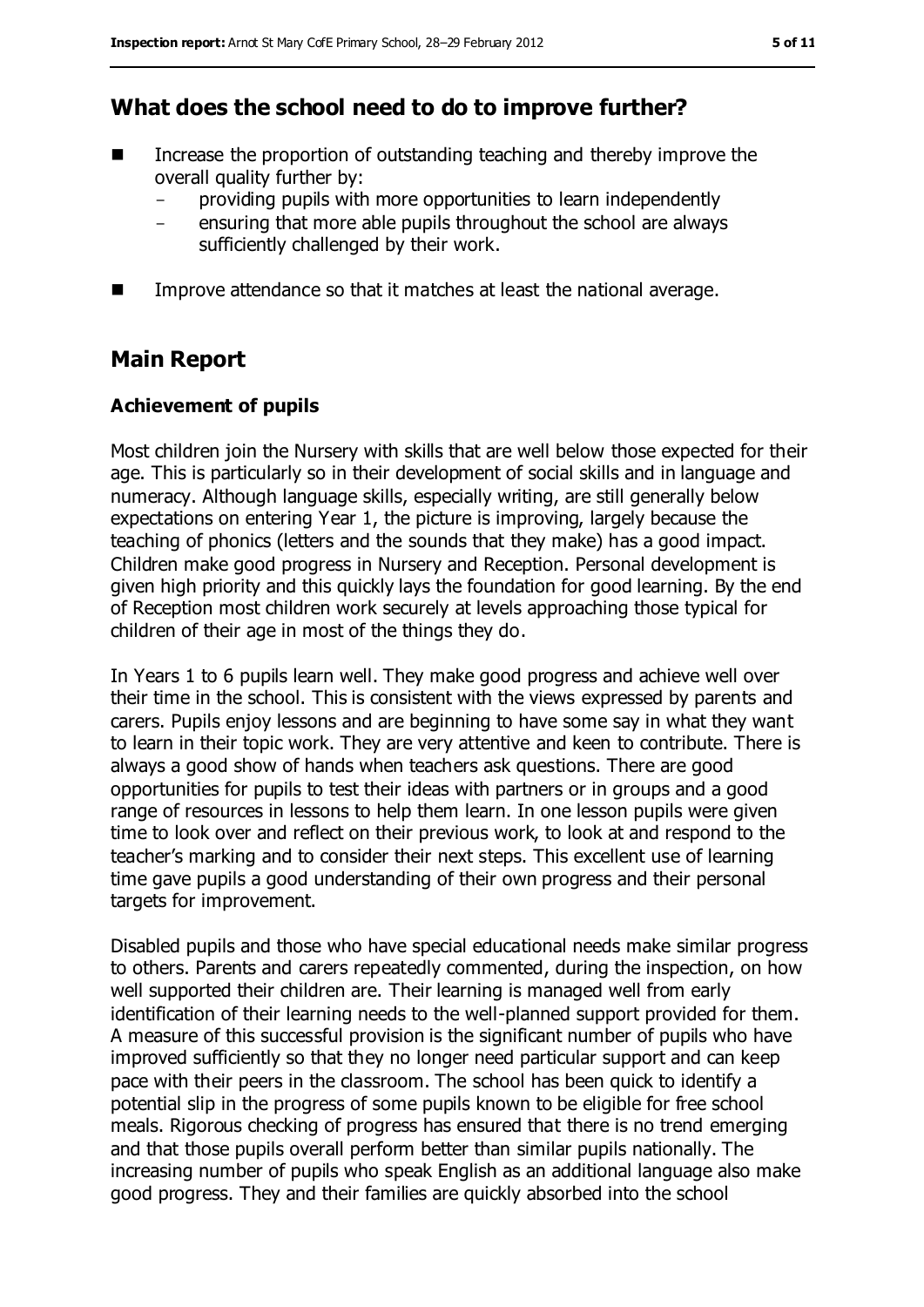community so that pupils settle quickly, become enthusiastic learners and achieve well.

Pupils' attainment in English and mathematics is average. It has fluctuated since the school opened in 2008 but there is a steadily rising trend at both key stages. Standards in reading in Year 2 and Year 6 are in line with expectations. Highly effective reading intervention in the form of one-to-one support for pupils in Year 1, combined with good teaching of phonics, is having a good impact on progress and achievement in Years 1 and 2.

#### **Quality of teaching**

There is a brisk pace to most lessons and teachers plan interesting activities that engage pupils well. The teaching of Spanish is outstanding and pupils' skills in the language are often tested in other areas, for example in mental arithmetic sessions or communication in writing with their link school in Spain. Pupils feel that the curriculum allows them to go on visits, receive visitors and to enjoy investigations which make learning fun. Relationships between teachers and pupils are very good. This contributes well to pupils' spiritual, moral, social and cultural development by encouraging pupils to be mindful and supportive of one another. Consequently, pupils feel that they are valued and, as a result, they behave well and try hard.

Where teaching is best the pace is relentless and the whole of the lesson is filled with challenge and high expectations. Such was the case in a mathematics lesson where Year 6 pupils had to find relationships between sets of numbers and work out a common formula to solve problems. Lessons across the curriculum are planned effectively and take account of pupils' varying abilities so that most are challenged at the right level. Teaching assistants make a valuable contribution to learning through their skilful support. In one lesson, for example, the teaching assistant's very active part in helping Year 1 pupils to identify materials with different properties was a great source of fun as well as a boost to their learning. Nevertheless, on too many occasions, more could be expected of the most able groups so that progress in lessons is pushed to its limits. Teachers' subject knowledge is good. They question pupils well and use assessment effectively to plan their lessons but do not encourage pupils often enough to plan their own learning and work independently. Pupils unanimously agree that teaching is good, a view shared equally among parents and carers and succinctly expressed in the comment, 'Keep up the good work'.

#### **Behaviour and safety of pupils**

Pupils typically behave well in school and this contributes significantly to their good achievement. They easily set aside all differences and enjoy each other's company. They are invariably polite and respectful toward adults and clearly understand the difference between right and wrong, reflecting their good spiritual, moral, social and cultural development. The vast majority of parents and carers consider behaviour to be good and their children to be well cared for. Pupils themselves overwhelmingly agree. Pupils are proud of their school and care for it exceptionally well. Their love of school is aptly summed up by a pupil's comment, 'This school was made in heaven.' Pupils contribute well to the everyday life of the school through the school council and other regular routine duties which they carry out willingly. Punctuality and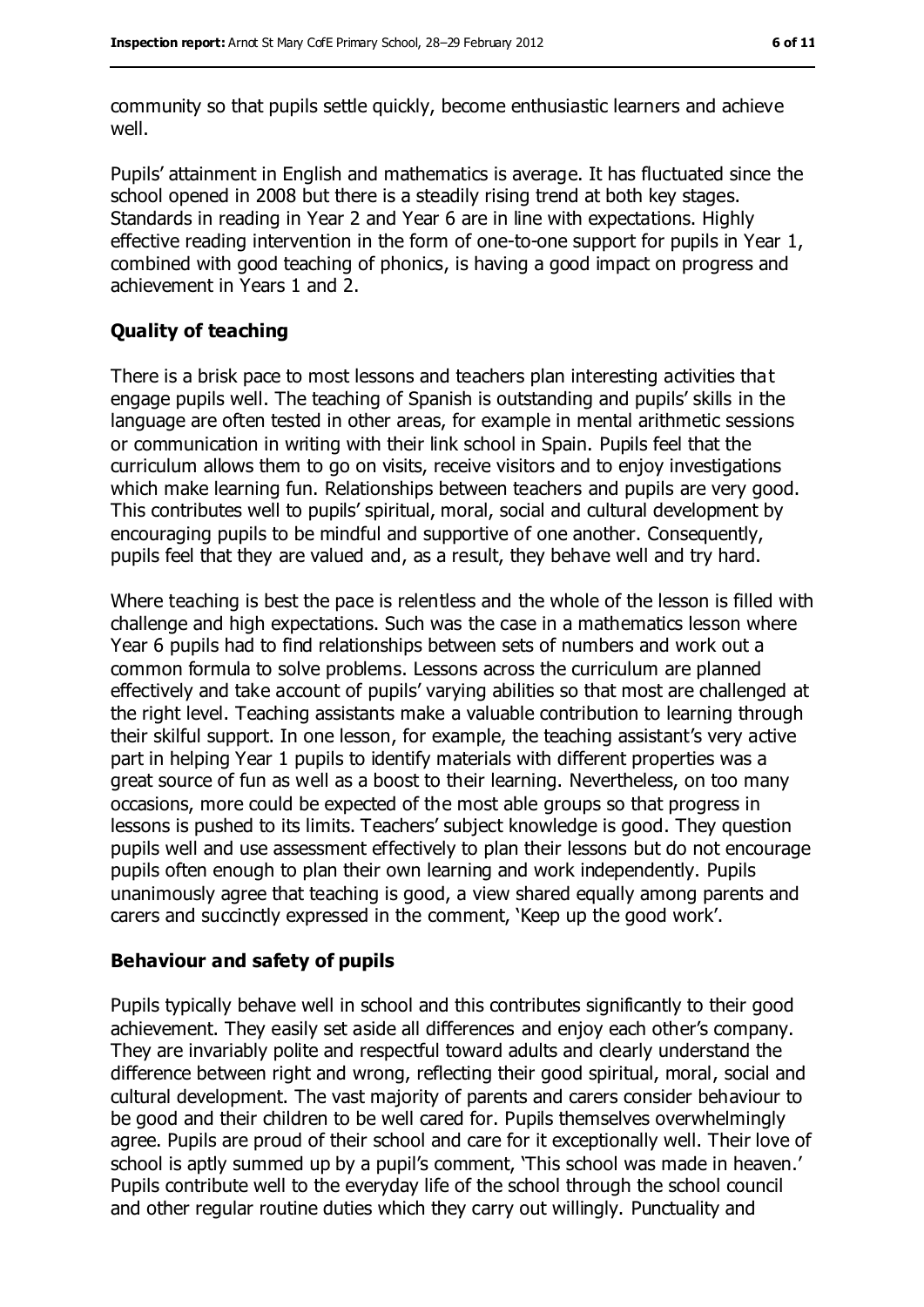attendance are high on the school's agenda and pupils have responded well over the past year to the incentives offered. However, attendance still falls short of the national average and is an aspect of behaviour for improvement. Pupils confirm strongly that they feel safe in school. They are adamant that there is no bullying and that incidents of name-calling are very rare and swiftly dealt with. Pupils are aware of potential dangers outside of school including those related to the internet and cyber-bullying. They understand the importance of a healthy lifestyle and what that means in their daily lives.

#### **Leadership and management**

All staff and members of the governing body work as a strong team to build on the good work seen since the previous inspection. The headteacher's vision underpins the school's drive for improvement and has strongly influenced developments. Staff members comment that they are proud to work in the school and parents praise the school for the way their children grow in confidence. Frequent rigorous checking of pupils' progress and immediate action to halt underachievement have been a hallmark of effective leadership in the school, the consequence of which is seen in rising levels of attainment. Well-targeted professional development and support has seen teaching quality improve and new senior leaders slip easily into their roles and continue the momentum of improvement.

The governing body has played a crucial part in moulding the direction of the school. It is informed, supportive, challenging and effective and contributes well to the school's good capacity for continued improvement. Its statutory duties are carried out efficiently, including those related to safeguarding which are monitored and reviewed on a regular basis to ensure requirements are consistently fulfilled and improved upon where necessary.

The school provides a rich and engaging curriculum, which enthuses pupils and enables their good academic achievement and personal development. The spiritual life of the school is strong and pupils learn good social skills. Cultural development is particularly successful due to the high profile of Spanish culture and World Languages Festivals in school where pupils' cultural diversity is celebrated. There are also productive links with schools nationally and abroad. Very popular features of the curriculum are pupils' annual visit to Barcelona and a residential visit to follow outdoor pursuits. All forms of discrimination are vigorously challenged and all pupils are given equal opportunities to achieve well.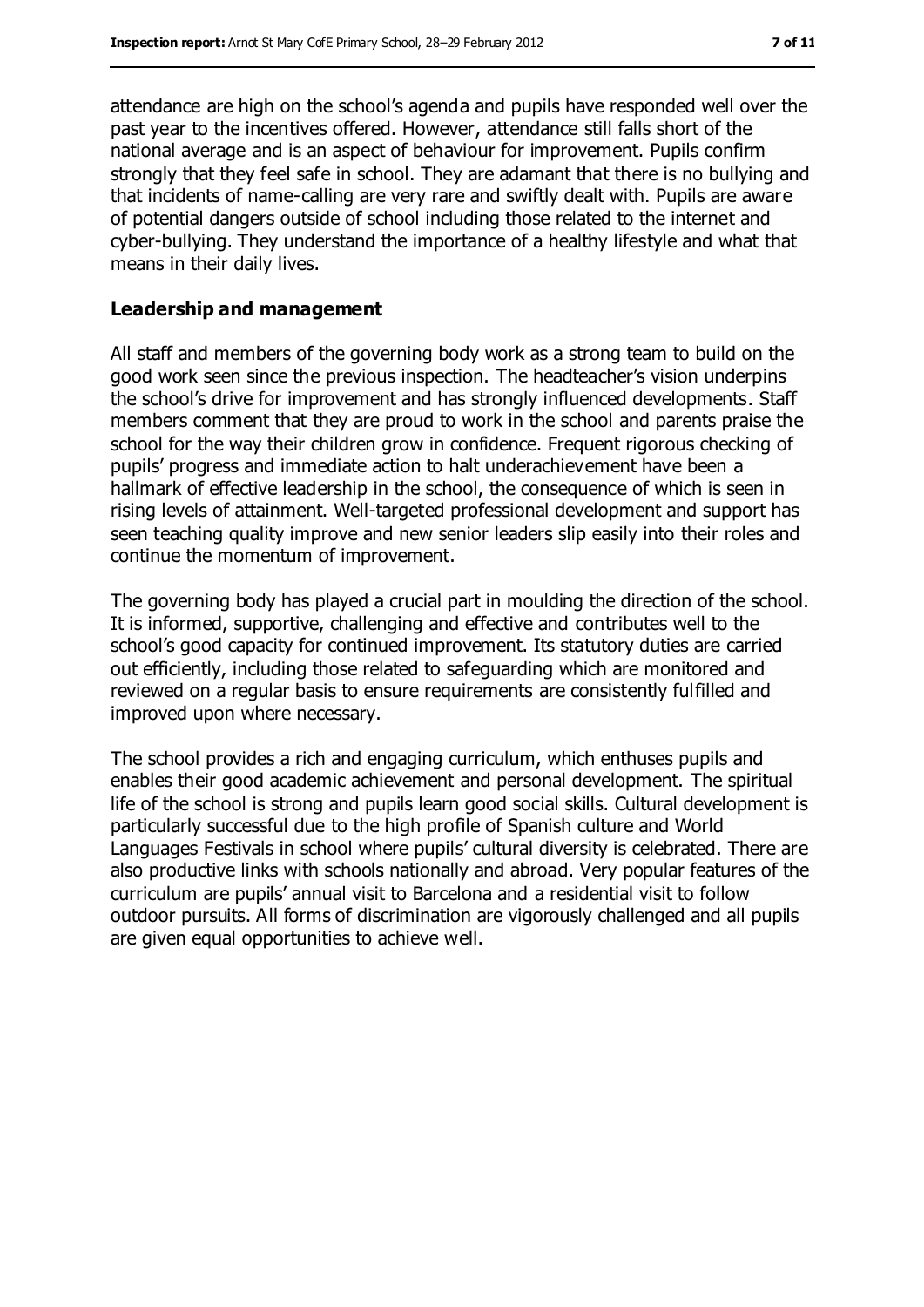# **Glossary**

### **What inspection judgements mean**

| Grade   | Judgement    | <b>Description</b>                                                                                                                                                                                                            |
|---------|--------------|-------------------------------------------------------------------------------------------------------------------------------------------------------------------------------------------------------------------------------|
| Grade 1 | Outstanding  | These features are highly effective. An outstanding school<br>provides exceptionally well for all its pupils' needs.                                                                                                          |
| Grade 2 | Good         | These are very positive features of a school. A school that is<br>good is serving its pupils well.                                                                                                                            |
| Grade 3 | Satisfactory | These features are of reasonable quality. A satisfactory school<br>is providing adequately for its pupils.                                                                                                                    |
| Grade 4 | Inadequate   | These features are not of an acceptable standard. An<br>inadequate school needs to make significant improvement in<br>order to meet the needs of its pupils. Ofsted inspectors will<br>make further visits until it improves. |

### **Overall effectiveness of schools**

|                       | Overall effectiveness judgement (percentage of schools) |      |                     |                   |
|-----------------------|---------------------------------------------------------|------|---------------------|-------------------|
| <b>Type of school</b> | <b>Outstanding</b>                                      | Good | <b>Satisfactory</b> | <b>Inadequate</b> |
| Nursery schools       | 46                                                      | 46   |                     |                   |
| Primary schools       | 8                                                       | 47   | 40                  |                   |
| Secondary schools     | 14                                                      | 38   | 40                  |                   |
| Special schools       | 28                                                      | 48   | 20                  |                   |
| Pupil referral units  | 15                                                      | 50   | 29                  |                   |
| All schools           |                                                         | 46   | 38                  |                   |

New school inspection arrangements have been introduced from 1 January 2012. This means that inspectors make judgements that were not made previously.

The data in the table above are for the period 1 September 2010 to 31 August 2011 and represent judgements that were made under the school inspection arrangements that were introduced on 1 September 2009. These data are consistent with the latest published official statistics about maintained school inspection outcomes (see [www.ofsted.gov.uk\)](file:///C:/Users/rcowley/AppData/Local/rcowley/AppData/Local/Temp/AppData/Local/Microsoft/Windows/Temporary%20Internet%20Files/Low/Content.IE5/AppData/Local/Microsoft/Windows/Temporary%20Internet%20Files/Low/Content.IE5/KZPJEWBO/www.ofsted.gov.uk).

The sample of schools inspected during 2010/11 was not representative of all schools nationally, as weaker schools are inspected more frequently than good or outstanding schools.

Primary schools include primary academy converters. Secondary schools include secondary academy converters, sponsor-led academies and city technology colleges. Special schools include special academy converters and non-maintained special schools.

Percentages are rounded and do not always add exactly to 100.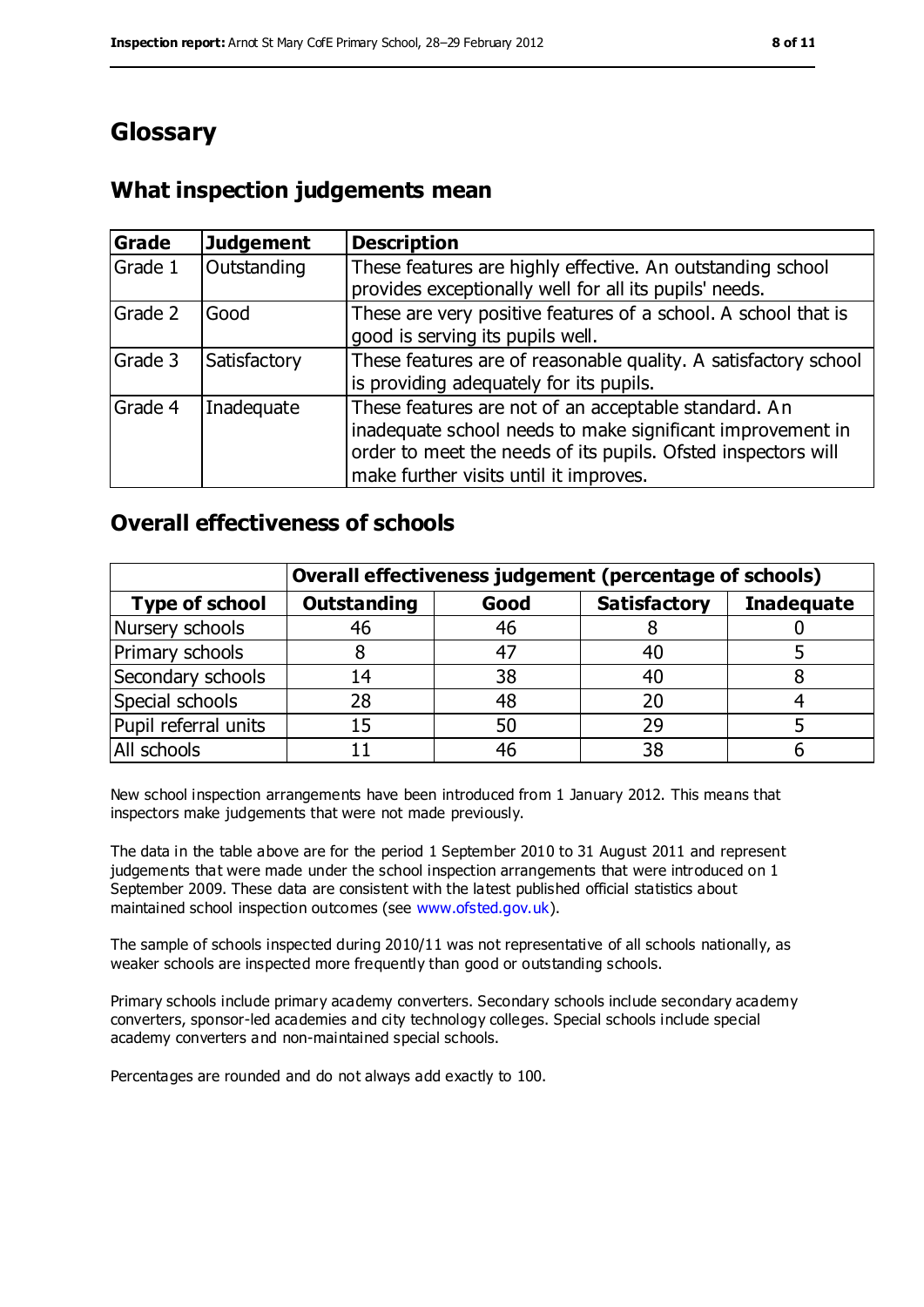# **Common terminology used by inspectors**

| Achievement:                  | the progress and success of a pupil in their learning and<br>development taking account of their attainment.                                                                                                           |
|-------------------------------|------------------------------------------------------------------------------------------------------------------------------------------------------------------------------------------------------------------------|
| Attainment:                   | the standard of the pupils' work shown by test and<br>examination results and in lessons.                                                                                                                              |
| Behaviour                     | how well pupils behave in lessons, with emphasis on their<br>attitude to learning. Pupils' punctuality to lessons and their<br>conduct around the school.                                                              |
| Capacity to improve:          | the proven ability of the school to continue improving based<br>on its self-evaluation and what the school has accomplished<br>so far and on the quality of its systems to maintain<br>improvement.                    |
| Leadership and<br>management: | the contribution of all the staff with responsibilities, not just<br>the governors and headteacher, to identifying priorities,<br>directing and motivating staff and running the school.                               |
| Learning:                     | how well pupils acquire knowledge, develop their<br>understanding, learn and practise skills and are developing<br>their competence as learners.                                                                       |
| Overall effectiveness:        | inspectors form a judgement on a school's overall<br>effectiveness based on the findings from their inspection of<br>the school.                                                                                       |
| Progress:                     | the rate at which pupils are learning in lessons and over<br>longer periods of time. It is often measured by comparing<br>the pupils' attainment at the end of a key stage with their<br>attainment when they started. |
| Safety                        | how safe pupils are in school, including in lessons; and their<br>understanding of risks. Pupils' freedom from bullying and<br>harassment. How well the school promotes safety, for<br>example e-learning.             |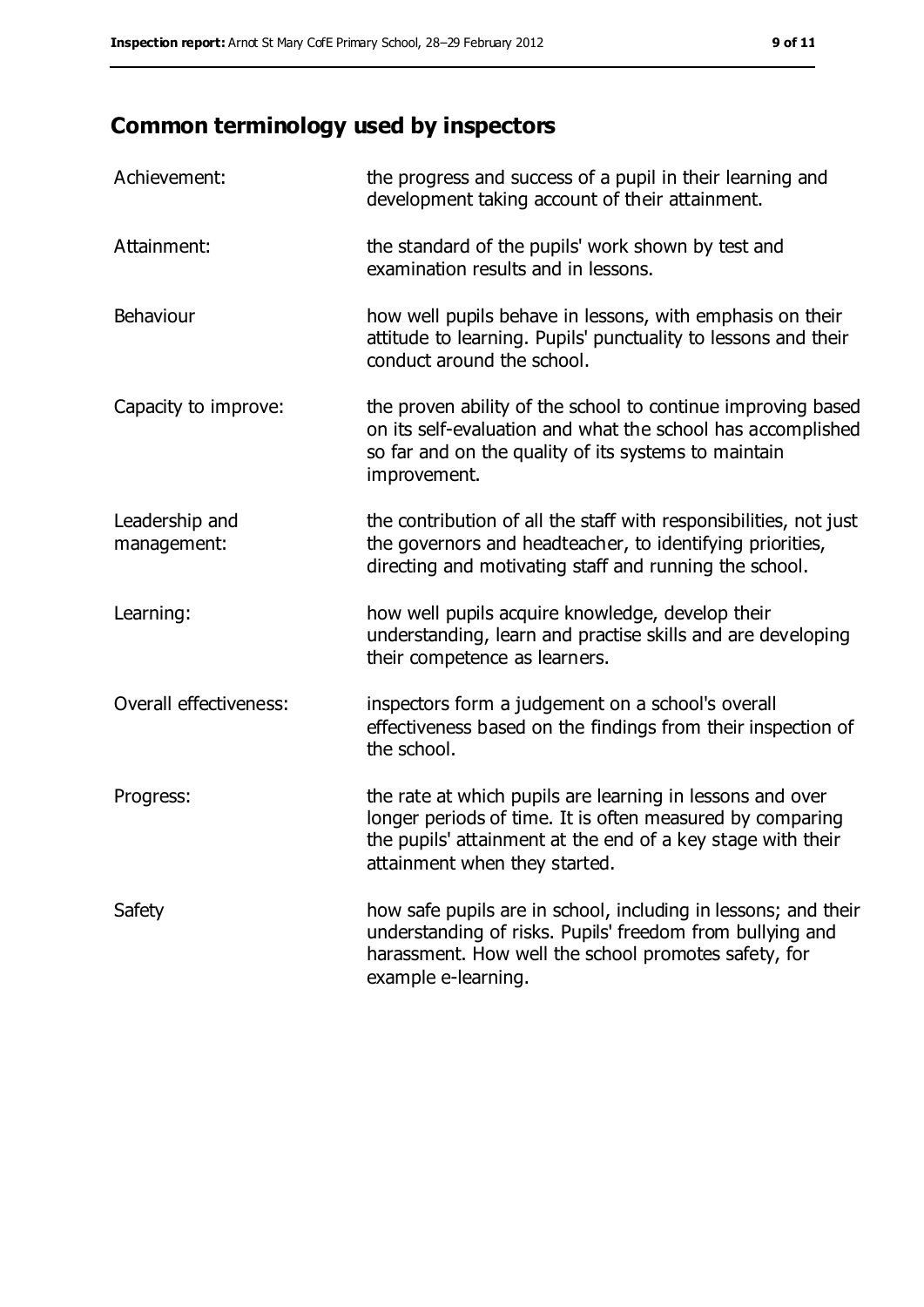#### **This letter is provided for the school, parents and carers to share with their children. It describes Ofsted's main findings from the inspection of their school.**



1 March 2012

Dear Pupils

#### **Inspection of Arnot St Mary CofE Primary School, Liverpool L4 4ED**

Thank you very much for welcoming us so warmly into your school when we came to inspect it recently. We found your company delightful because you are so polite and well mannered. The fact that you are so proud of your school came across loud and clear! That is hardly surprising because, thanks to your hard work (and your teachers' of course), your school has made good progress since it was last inspected.

This is what we found. Arnot St Mary is a good school. That is what you said in the questionnaires and when we talked with you, and we agree. You make good progress and achieve well. The standards you reach in English and mathematics are average and improving. You are taught well by your teachers who work hard to make your lessons fun. Your behaviour in lessons and around the school generally is good and you get on very well with one another. The grown-ups in school take very good care of you and that is why you feel safe and enjoy school. Your attendance is getting better but it is not yet up to the national average and still needs to improve. Your parents and carers are also proud of your school and agree that it is a good place to be in.

Everyone, and that includes you, would like to see your school improve even further, so we have asked your teachers to make your good learning even better by making sure that those of you who are more able to do harder work are always challenged to the limits and that you all have more chances to discover and learn new things independently. We have also asked the school to continue to improve attendance until it reaches at least the national average. You can help by continuing to enjoy school as much as you do, and by getting there on time every day.

Yours sincerely

Kevin Johnson Lead inspector